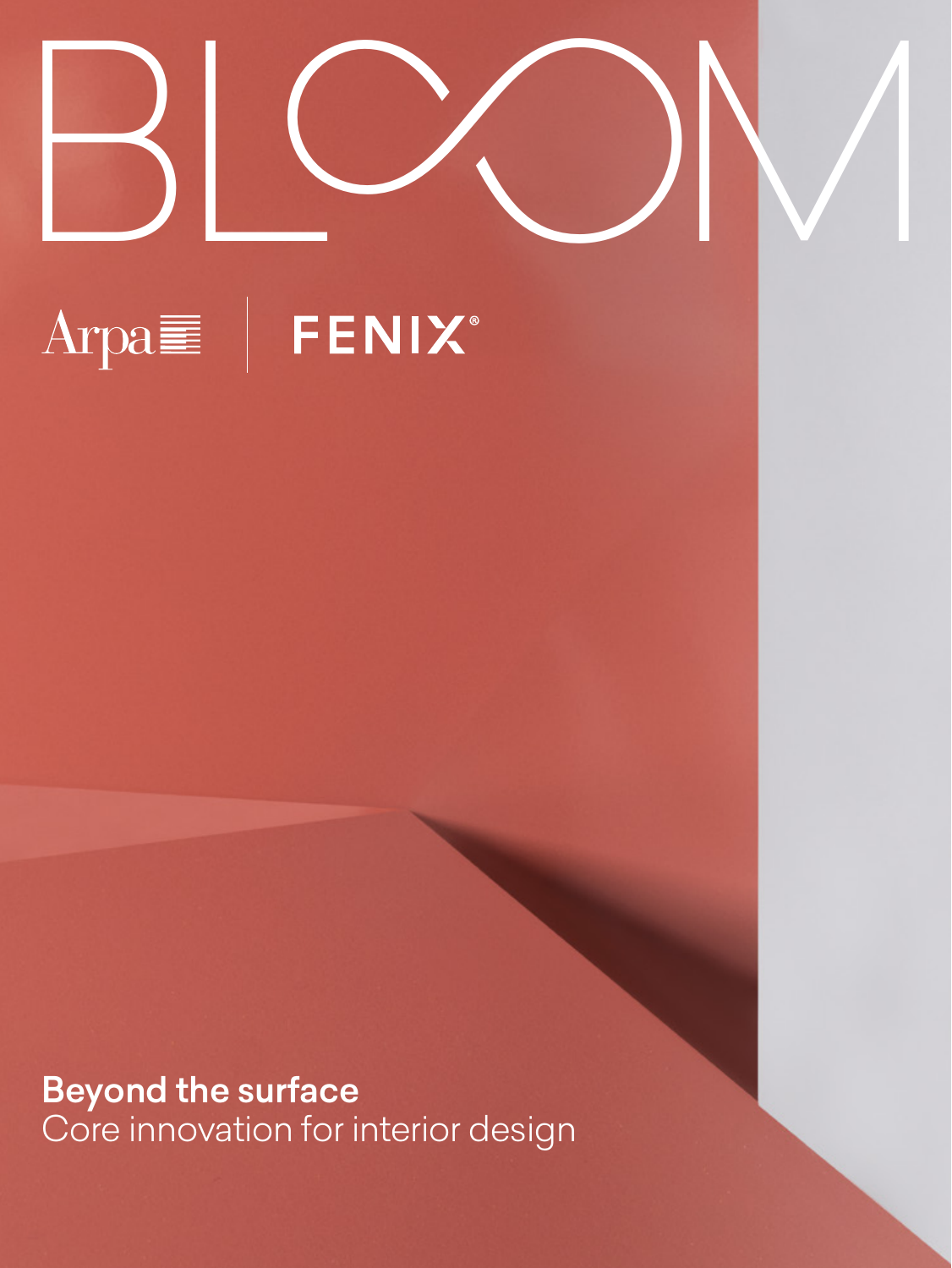### Game changer

Innovation and sustainability are Arpa Industriale's drivers in the creation of valuable and durable materials for interior design. The road to the development of BLCOM technology began in 2012, when the Research and Development department started to focus its research on lignin in an effort to increase the use of sustainable raw materials. In partnership with universities and research institutes, we developed a proprietary lignin-based resin.

### Natural glue

Lignin is a natural polymer that gives wood its rigidity and strength to resist external forces. After cellulose, it is the second most abundant natural polymer in the world. It is a renewable raw material. It is also a by-product of the pulp making process, which makes it already available in large quantities. Normally used by the pulp industry to produce energy, its use in thermosetting resins is innovative.

### Higher value

Arpa always takes actions that provide a "win" for the environment and for clients too. The BLOOM technology allows to maintain the quality and well-known features of FENIX NTM® and Arpa, while supporting our clients in realizing their sustainability challenges. It means that Bloom provides a higher value to our clients' projects and products with no implications in term of quality and performance.



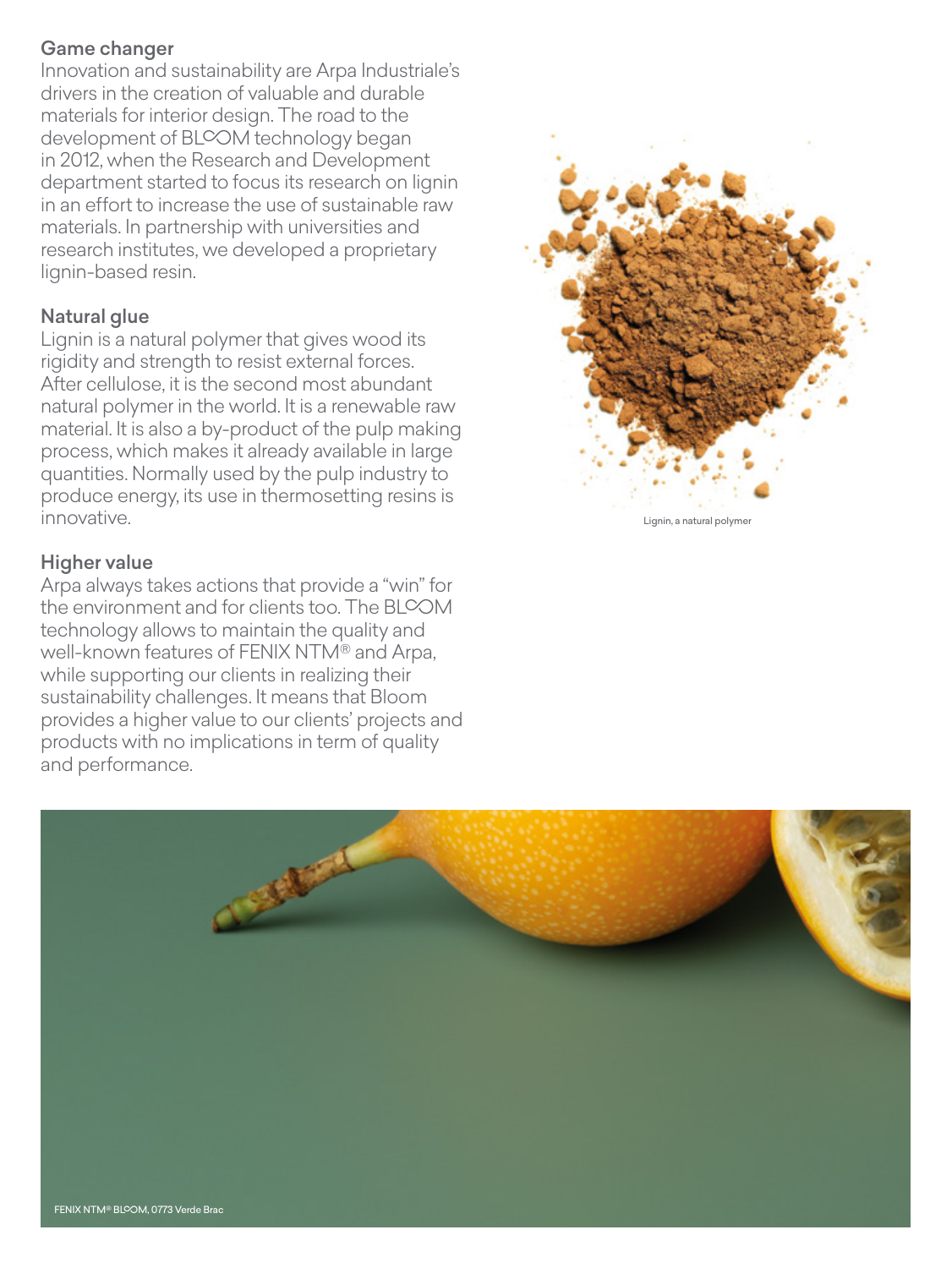### Blooming into the core

Sustainability is not something you dream about, but something you do. It's about acting. True to this vision, Arpa Industriale has developed BLCOM, a new core technology for FENIX NTM®® and Arpa High Quality Surfaces.

Arpa products are made of paper and thermosetting resins based on phenol. With BLCOM, lignin technology has been introduced to significantly reduce the amount of phenol included in the resin by 50%. Lignin is a natural polymer defined as the glue that holds wood fibres together.

With this innovation most of the key ingredients for Arpa products originate from the same place: responsibly managed forests.

**BL∽OM technology awards & recognitions:**<br>Materialpreis, 2020 ADI Design Index, 2020 Interzum Award, "Best of the Best" , 2021 Iconic Awards, "Best of Best" Innovative Material, 2021







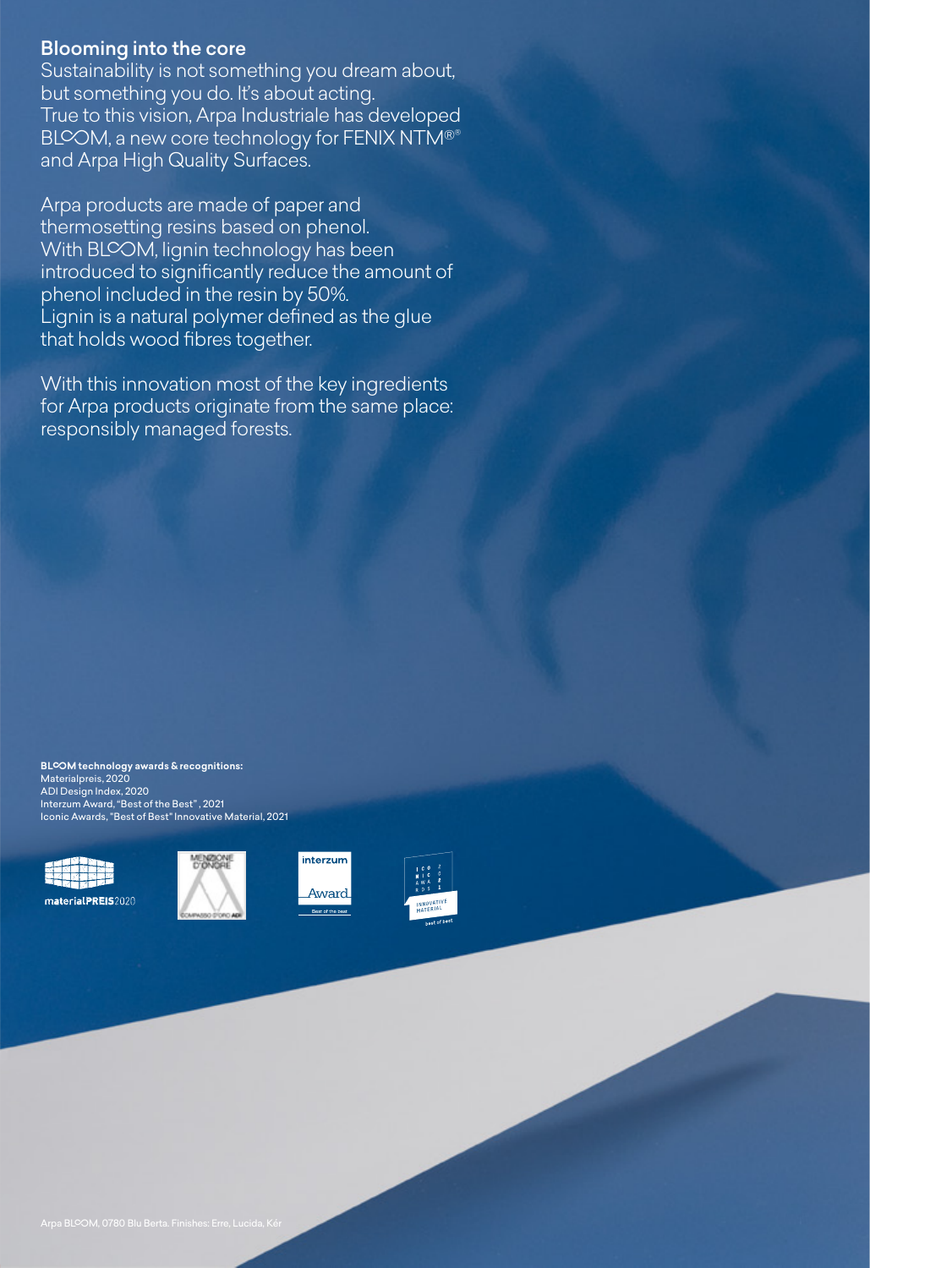# Arpa BL<sup>o</sup>OM

Arpa are high pressure laminates designed by Arpa Industriale and have all the style of a Made in Italy product. It is a material that is both easy to work with and extremely strong: resistant to scratches, impact, abrasion and heat. These features make it ideal for a wide range horizontal and vertical applications for interior design.

A selection of 36 plain colours from the Colorsintesi family in three different finishes (Erre, Lucida and Kér) are now available in 0.7 mm tickness with Bloom black core.

Erre finish distinguishes itself for its touch appeal: silky-smooth compact surfaces which soften colours and highlight the harmony of composition. Lucida is a mirror finish surface. A showpiece of the Arpa production, this finish gives a unique sheen to surfaces. Kér is a matt texture that adds sensuous tactility to its resistance.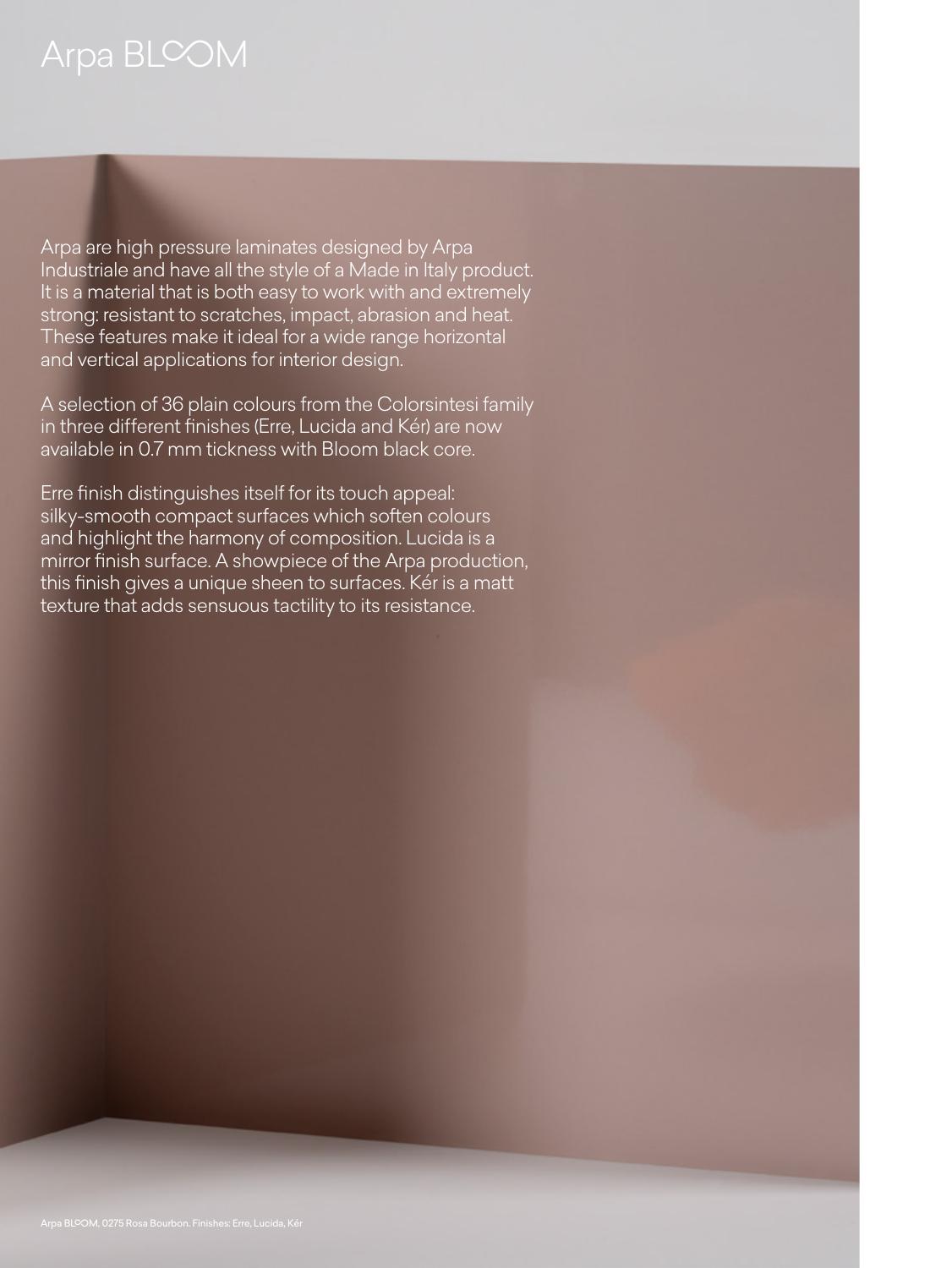## A selection of 36 Plain Colours

**Thickness (mm)** 0.7

**Type/Core** BLOOM Black Core

**Size (mm)** 3050x1300, 4200x1300

**Finishes** Erre**,** Lucida, Kèr





Grigio Antracite

0507 Blu Notte 0759 Rosso Purjai

0553 **Cioccolato**  0758

Cacao Nocorin



Nero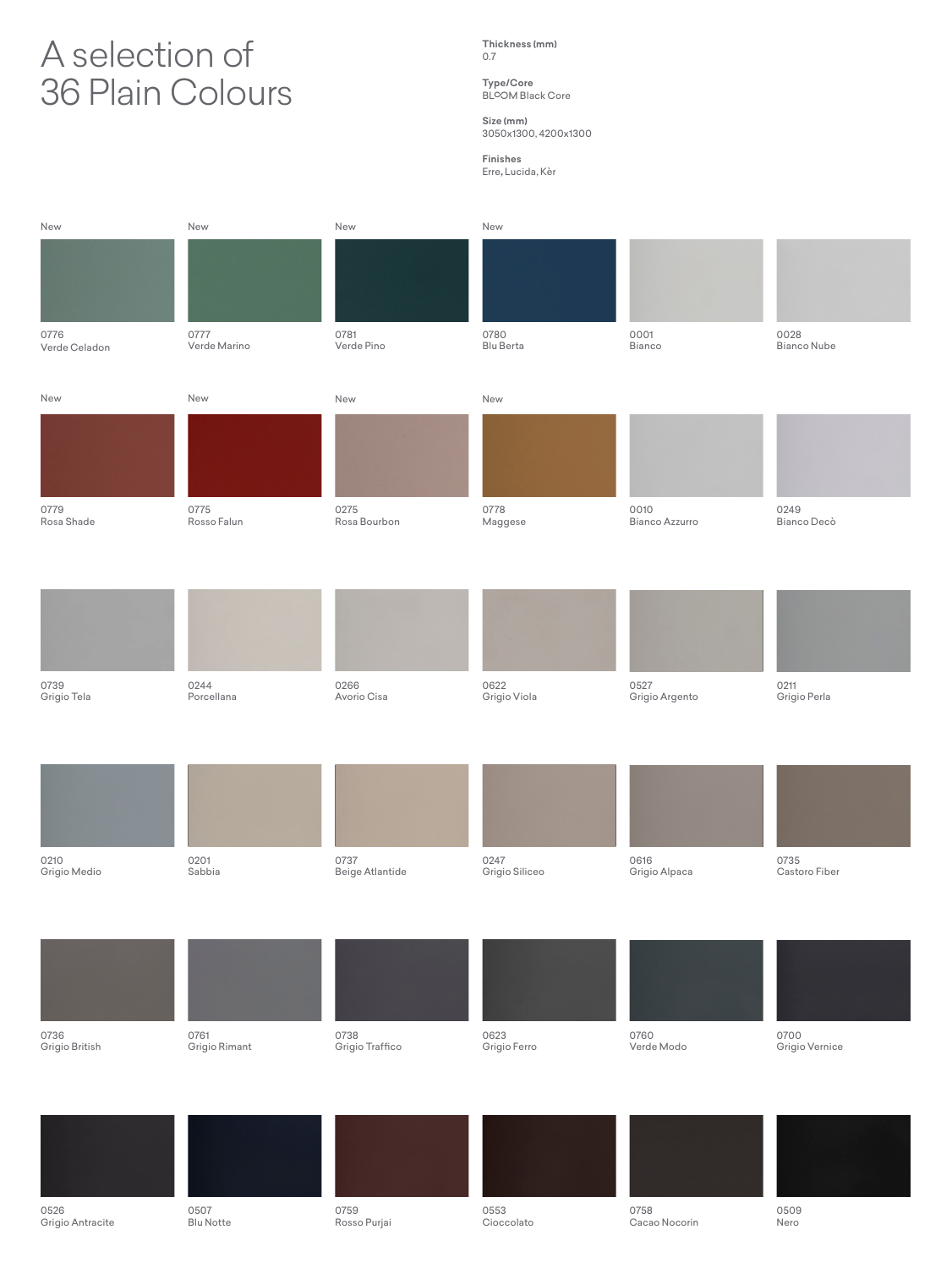# FENIX NTM® BLCOM

**Thickness (mm)** 0.7

**Type/Core** BLCOM Black Core

**Size (mm)** 3050x1300, 4200x1300







0773 Verde Brac

FENIX NTM® is an innovative material created for interior design applications by Arpa Industriale. Launched in 2013, it is suitable for both vertical and horizontal use. The external surface involves the use of multilayer coating and it is characterized by next generation acrylic resins, hardened and fixed with Electron Beam curing process. Its surface is extremely matt, with low light reflectivity, features a very pleasant soft touch and is anti-fingerprint. Thermal healing of superficial micro-scratches is also possible.

FENIX NTM® BLCOM, more innovative, more natural raw materials. The extremely matt smart material is enriched with BLCOM, a new core technology, for which four new colours have been specifically developed.

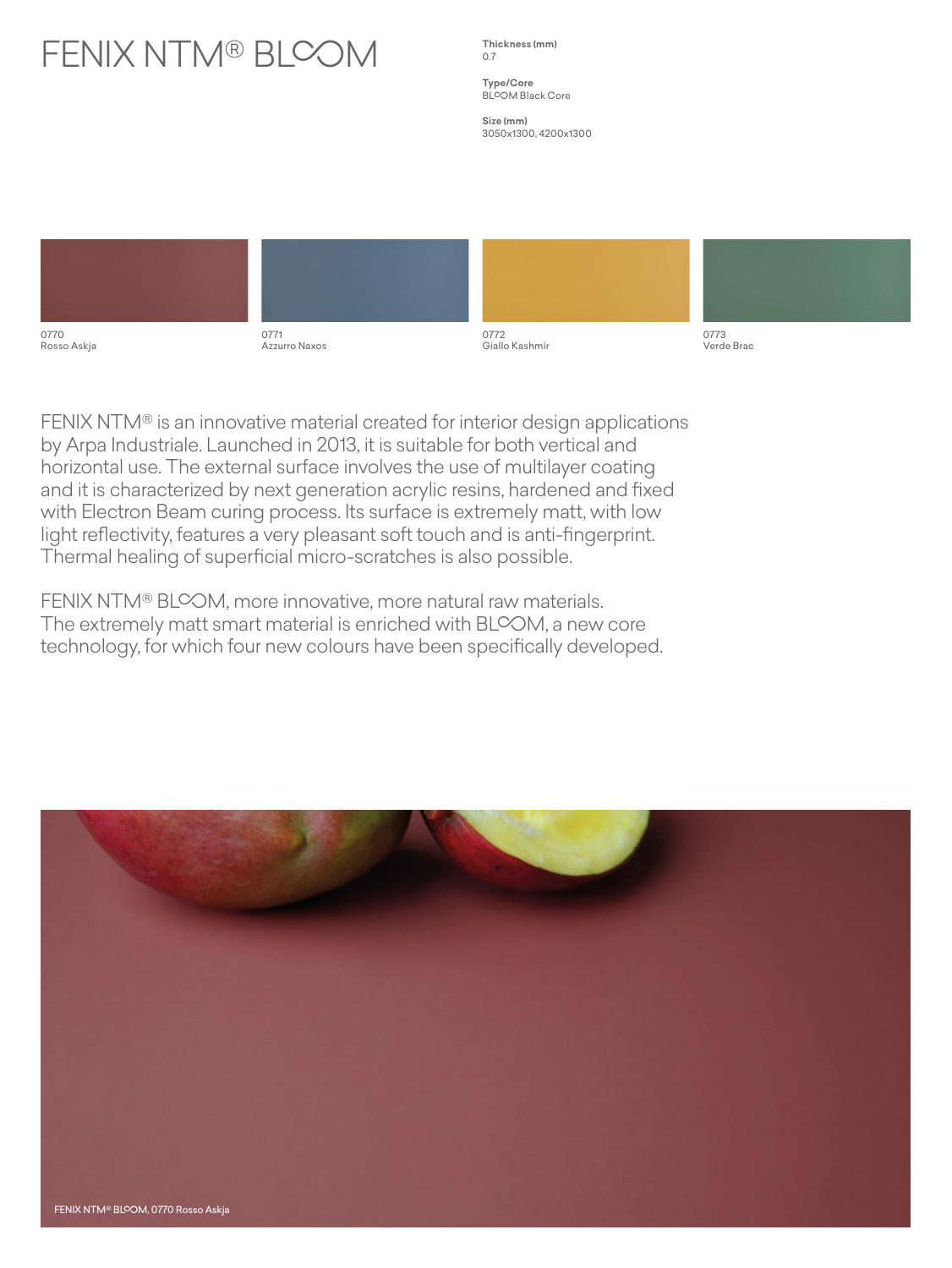# Materializing Sustainability

Arpa Industriale strongly believes in sustainability with a fact-based approach and complete integration in the business plan in which durability and the use of sustainable raw materials are key. The BL<sup>o</sup>OM technology is a perfect example of the Arpa approach, creating value not only focusing on the surface but by going into the core.

### Environmental impact reduction\*

Thanks to its new technology and the increase of natural raw materials, the new FENIX NTM® BLCOM and Arpa BLCOM products have a greater environmental performance.

### More natural raw materials

50% of fossil-based phenol is substituted with lignin.

-31% Primary energy demand -36% Water footprint

-25% Global warming (Carbon footprint)

### Long live the design

Sustainability is about creating durable products and materials that stand the test of time. With its innovative technology, BLCOM adds value to the design objects made out of it. And this is a key factor for environmental responsibility.